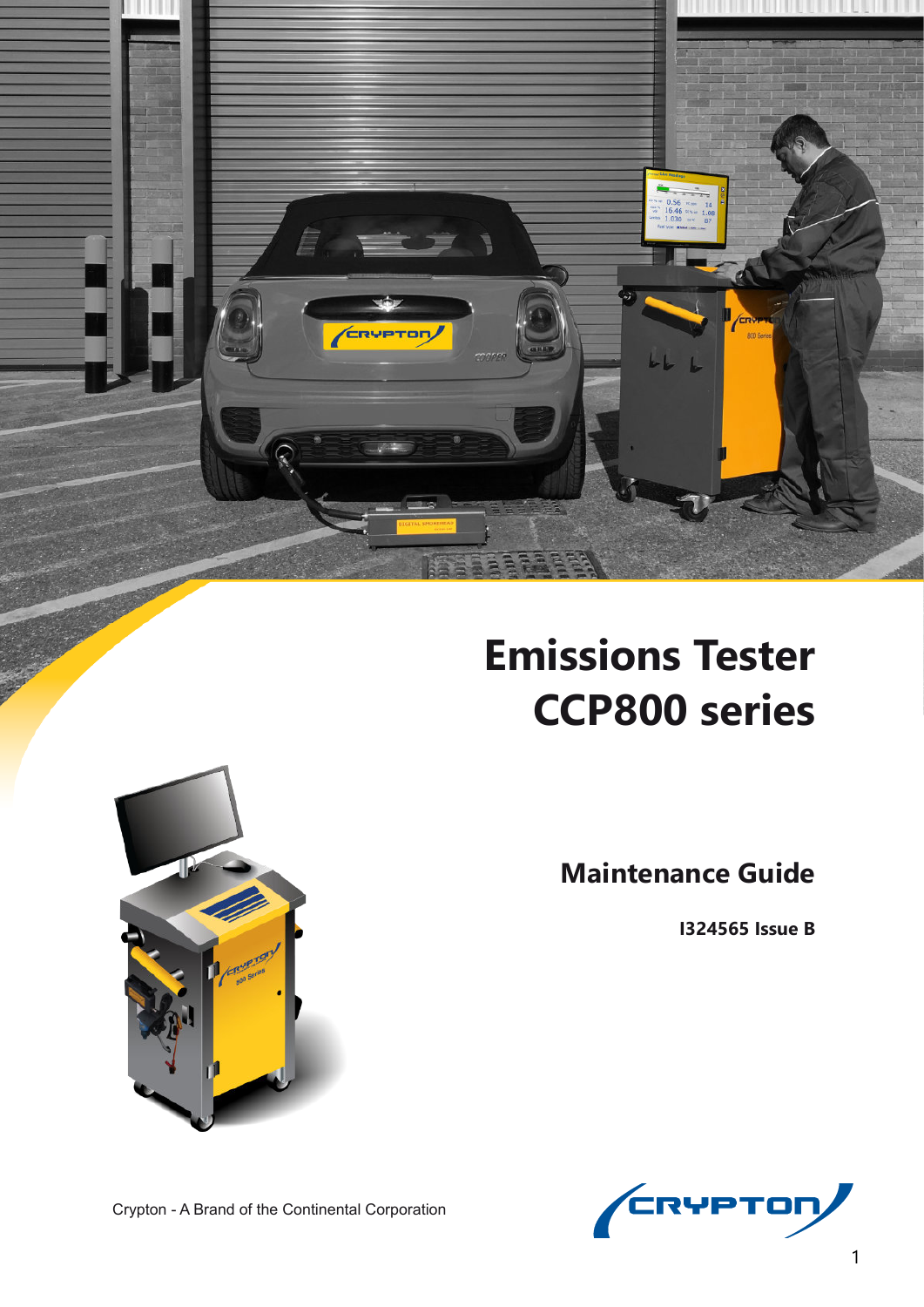#### **2.1 Clean Optics**

Do not use chemical based cleaning products on the optics



Note orientation of lens housing<br>(arrow up)

#### **2.2 Smoke Head Cable (cable version)**

Always return to the cradle when not in use.

#### **2.3 Clean Charging Pins (Bluetooth Version)**

Always return to the cradle when not in use.

#### **2.4 Sample Pipe**

#### **Weekly**

Clean the charging pins at least once a week to avoid corrosion. If unmaintained you may have communication issues and/or early life battery failure.

#### **Daily**

Ensure cable is kept clean and unkinked. Failure to maintain may cause communication problems.

#### **Monthly**

Remove dirt from the lens with a clean cloth or alcohol wipe. If unmaintained this may cause zero drift issues. More detail available in the operators manual.

## **1 Vehicle Exhaust Gas Analyser (VEGA) Maintenance**

Add a small amount of inert silicone petroleum jelly around the top of the water trap where the o ring sits. This may cause terminal gas bench failure and possible low flow issues if maintenance is possible low liow issues if mail tenance is **Weekly**<br>not carried out correctly.

#### **1.1 Water Trap**

Do not use any chemical based products to clean the water trap. Soapy water and gently airline.



#### **1.2 Sample Probe**

Do not use any chemical based products to clean the water trap. Soapy water and gently airline.



#### **1.3 Filter Bowls**

Do not use any Chemical based products to clean the water trap. Soapy water and gently airline.



#### **Daily**

Check pipe and probe tip for damage. Gently with an airline blow down the probe to remove any blockages or moisture. Don't leave the sample hoses on the workshop floor when not in use, always return them to the trolley. I unmaintained this may cause low flow errors, leak test failures and/or terminal gas bench errors.

Remove any moisture from the water trap and check that the 'o' rings are not damaged or pinched.

> Remove excess moisture from all filter bowls (Replace filter weekly if required) and check that the o rings are not damaged or pinched. Add a small amount of inert silicone petroleum jelly around the top of the water trap where the o ring sits to help create a seal. This may cause terminal gas bench failure and possible low flow or contamination issues if maintenance is not carried out correctly.

#### **Annually**

O2 sensor will need to be checked and/or replaced every 6 - 12 months depending on your usage. It is recommended that you keep a spare available on site.

## **2 Diesel Smoke Meter (DSM) Maintenance**

#### **As required**

Under normal circumstances the sampling head does not require cleaning. If a sampling pipe becomes restricted with deposits, the test results can be affected. To clean a sampling pipe, remove the sample probe from the smoke head. Blow through the sample pipe only, using compressed air.

**DO NOT BLOW THROUGH THE SMOKEHEAD.**

#### **1.4 O2 Sensor**

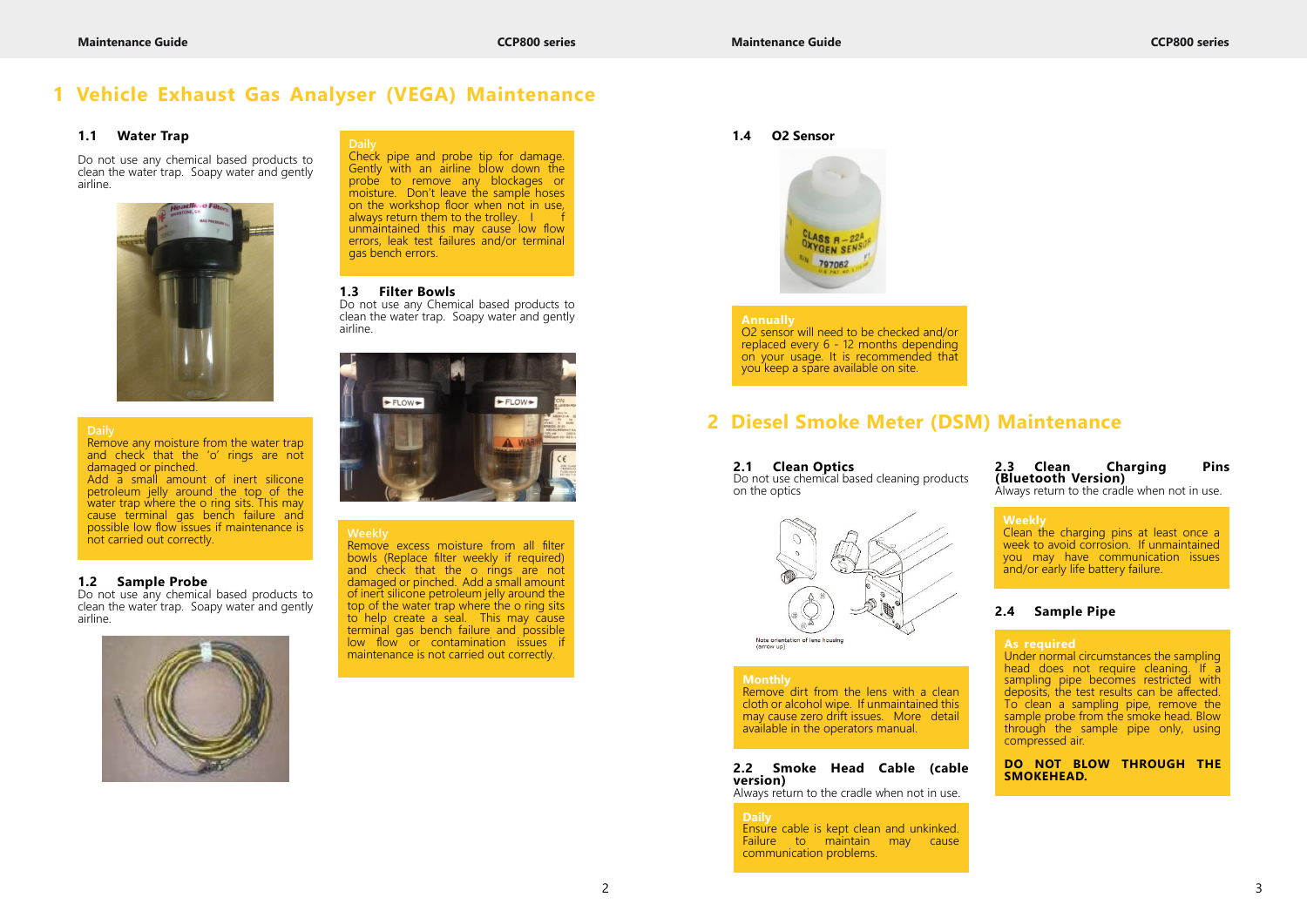■ In cases of extreme exhaust gas temperature the PTFE liner may melt and cause leak test

### **3 CCP800 series Trolley & Ancillaries Maintenance**

#### **3.1 Trolley Power**

#### **3.2 Bluetooth Oil Temp Probe**



Always return the probe back to the holster when not in use. Failure to follow this process may lead to poor charge in the batteries and not enough to complete a test.

### **3.3 Oil Temp Probe Length**



Always adjust the probe to the correct length prior to starting a test, it should be 10mm shorter than the dipstick. Failure to follow this process may cause not only probe but engine damage.

### **3.4 RPM Device (Battery Tach)**



To minimise the risk of unstable readings load the battery by turning on headlights, fog lights etc. Keep the cabin fan off as this may introduce interference. Some modern vehicles may not be detected due to "smart charging systems" cutting the charge when the battery does not require it. This is not a fault with the equipment.

- $\blacksquare$  If the test still fails, 'pinch off' the pipe immediately after the gas filter bowl (see Fig 3. overleaf) and retest.
- If problem cured, check all joints on sample inlet and filter bowl assembly, particularly the bowl to bowl adapter.
- Unscrew filter bowls and ensure the 'O' rings are in good condition and have not been 'pinched' during assembly.

#### **Daily**

At the end of the day shut down the PC and then turn the power off using the switch on the side of the trolley leaving the unit plugged in and switched on at the mains. Failure to follow this process may lead to poor charge in the batteries and not enough to complete a test.

- Pump operation Is the pump running?
- Disconnect sample hose from the gas analyser
- Block the sample inlet and re-test
- If problem cured, inspect joints for leaks/damage
- Ensure flexible probe is not damaged
- failure

## **4 Vehicle Exhaust Gas Analyser (VEGA) Fault Finding**

#### **4.1 Leak Test Failure**

The system is drawing in air, possible causes of a leak test failure are faulty joints, particularly in sample probe/hose assembly and between the two filter bowls. Damaged 'O' ring seals of filter bowls, particularly if filters have just been changed.

#### **4.2 Checks**



#### **4.3 Sample probe/hose assembly**

Fig. 3

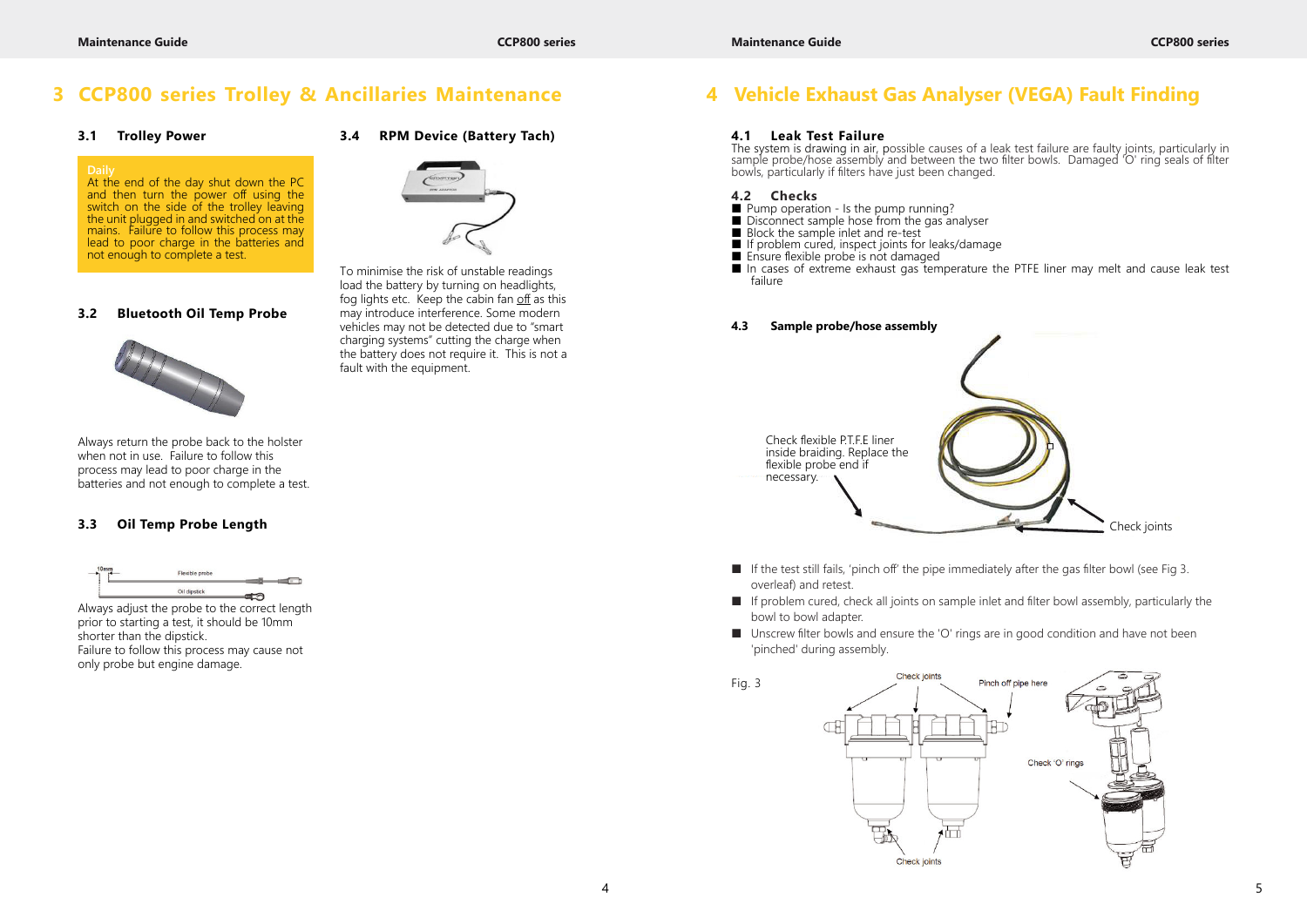#### **4.4 Gas Analyser not communicating**

- Check mains supply OK and the analyser module is switched on
- Check communication cable<br>■ Check platform Config for co
- Check platform Config for conflicts

- Check sample probe in free air, blow out sample probe & pipe assembly if required
- Change gas filters if heavily contaminated and wash filter bowls with warm soapy water

#### **4.5 LHC Residue Test Failure**

#### **4.6 Low Gas Flow**

Ensure that the filters have been removed and cleaned or replaced, sample probe has been checked for damage and blockages.

#### **4.7 High Lambda Readings**

The smoke head must always be replaced on the charging cradle in between tests.

The system is drawing in air, please ensure the following – All filter bowls are undamaged and sealed (hand tight and a little bit, do not over tighten or you will damage the o ring). Sample probe and pipe are undamaged and connections are tight.

#### **4.8 Remove Probe from Exhaust message (at beginning of an MOT test)**

Check the O2 sensor two pin connector is still connected and the millivolt reading is no less than 7 millivolts.

#### **5.1 Battery Charging**

The DX260-1BT wireless Smoke head contains a Multi-Cell Rechargeable Battery designed to give a maximum of 1.5 hours endurance from a full charge.

It is also strongly recommended that the batteries be completely discharged on a monthly basis by setting the program to Live Readings with the smoke head off the charger.

Please note that rechargeable batteries have a finite lifespan, therefore the battery pack will need to be replaced periodically if the smoke head is no longer sustaining sufficient charge for correct operation.

■ TRICKLE CHARGE (1 flash every 3 **seconds):** LED Flashing ON/OFF shows the smoke head battery is in 'Trickle-Charge' mode indicating that the batteries are fully charged.

#### **5.2 LED Indication**

**Smoke head removed from charging cradle:**

- **LED 'On' continuously:** Smoke head is running on internal battery
- **LED pulsing 'ON' for 2 seconds, 'OFF' for 0.5 seconds:** Smoke head battery has reached a Low Voltage condition, and has less than 10 minutes life left before auto-shutdown.
- LED 'OFF': Low Voltage condition. Smoke head will auto shut down. No more testing possible until smoke head battery has been recharged.
- **FAST FLICKER** (8 flashes per second or more): The smoke head has detected poor charging contacts. Clean the contacts on both the cradle and the smoke head feet and replace on charger
- LED NOT ILLUMINATED: Return the Smoke head to Charging Cradle. LED should display according to Charging level required.
- **LED NOT ILLUMINATED WHEN SMOKEHEAD IS ON CHARGING CRADLE:** Check that the smoke head is correctly seated on the charging cradle. The smoke head has twin connectors on each insulated foot, and may be connected either way round.
- Check the charging cradle is connected to the 240V AC mains
- Check that the sprung connectors that transmit the charging current on the charging cradle are clean and not stuck in a depressed condition.
- Check that the charging connectors on the insulated mounts on underside of the smoke head are clean and free of dirt and obstructions.

If the smoke head has received no communication from host computer for over 6 minutes it will go into 'Sleep' mode. Return the smoke head to the charging unit to invoke a response.

- Connect a digital multi-meter set to measure up to 30V DC to the two charging
- Connectors on the charging cradle and depress the central charging switch
- A voltage of 28V to 30V DC should register on the multi-meter display

If the smoke head is taken outside its maximum operating range of about 100 metres, and wireless communication is no longer possible, after 6 minutes the smoke head will go into 'Sleep' mode.

To recover from 'Sleep' mode, the smoke head should be put back in its charging cradle, and the LED function observed.

### **5 Battery Smoke Meter (DSM) Fault Finding**

- **Smoke head returned to Charging Cradle:**
- **FAST CHARGE (2.5 flashes per** second): The Smoke head is in 'Fast Charge' Mode. The battery should fully charge within 1.5 hours
- **TOP-UP CHARGE (1 flash per second):** The Fast Charge cycle has completed and the battery is being brought to full charge
- **SLOW CHARGE (1 flash every 2 seconds):** The Smoke head battery is in 'Slow Charge' mode, the charging rate determined by either terminal voltage or, battery cell temperature

#### **5.3 Battery Charging cont.**

#### **5.4 Fault Diagnosis:**

#### **To check the charging voltage at the charging cradle:**

#### **5.5 Battery Replacement**

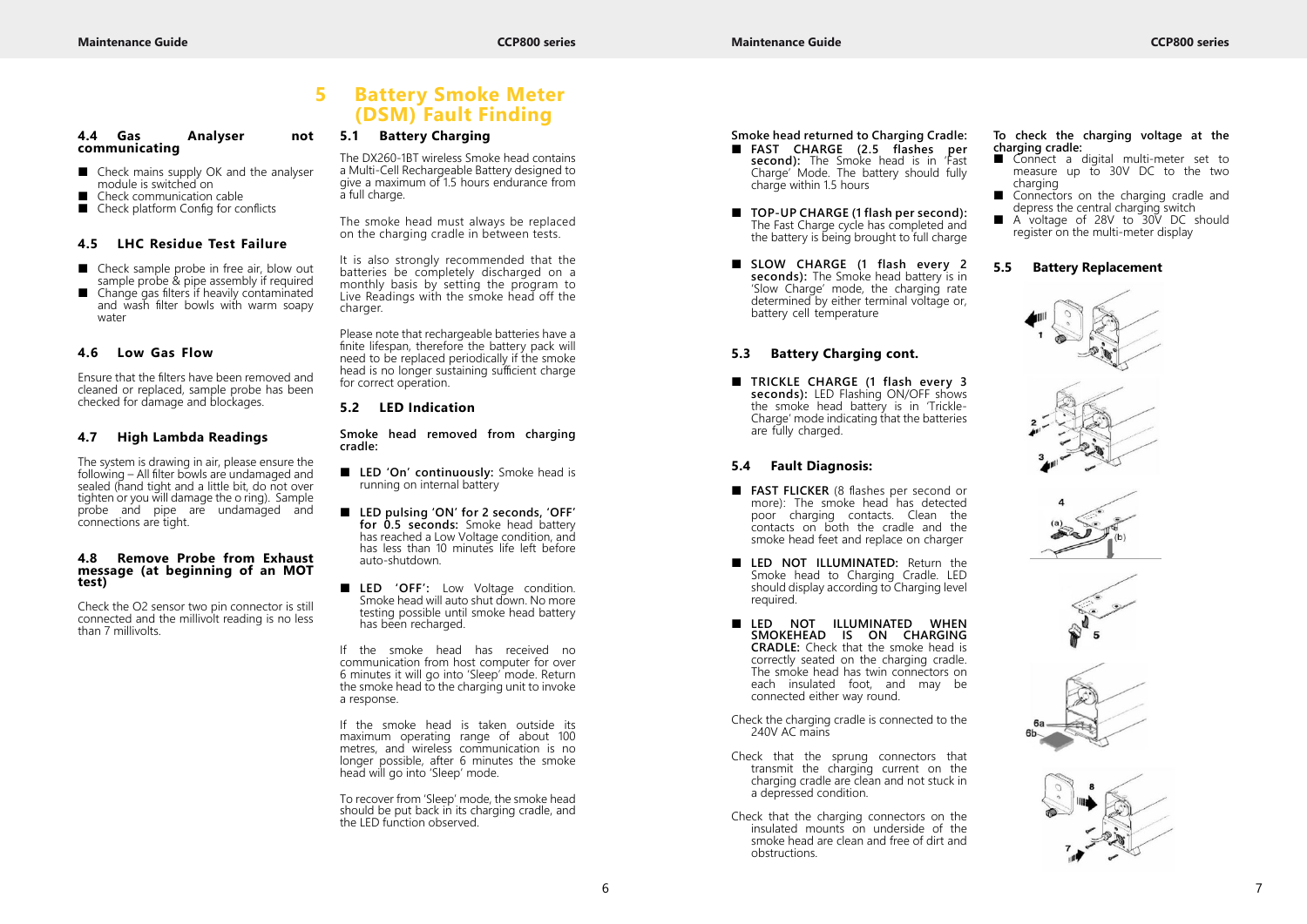

#### **Removal:-**

- Unscrew the knurled knob (1) and open up both end caps.
- Remove the four pan head screws (2) & (3) securing both end plates and carefully ease the plates clear of the housing
- At the fan end, disconnect the 2-pin battery plug (4a) and the 2-pin fan plug (4b)
- At the probe end, disconnect the 3-pin plug (5)
- Depending on which version you have either - loosen the two screws (6a) or remove the plastic spacer (6b) securing the battery pack
- Discard the two securing screws or the plastic spacer– they are no longer required



**Fig. 1 -** Activation link - Transit position



**Fig. 2 –** Activation link – Live position

### **Replacement:**<br> **M** Your new b.

- If fitted, remove the sampling pipe<br>■ Unscrew the knurled knob at the sa
- Unscrew the knurled knob at the sampling pipe end of the sampling head and remove the end cap.
- Carefully pull out the lens housing and wipe the lens with a soft cloth (if required, a little methylated spirit will assist cleaning)
- Your new battery pack is supplied with the activation link in the 'transit' position (marked 'X') see Fig. 1. This must be moved to the 'Live' position (Marked '√') to activate the battery before it is installed into your smoke head, see Fig. 2
- Slide the new battery pack into position (note orientation)
- Re-connect the 2-pin plug (4a), the 2-pin plug (4b), and the 3-pin plug (5)
- Relocate the end plates to the smoke head and loosely secure with 4 pan head screws (7)
- Check that the lens housings are fully located, then fit the end caps and secure with the knurled knob. Fully tighten the knurled knob then slacken half a turn (8)
- Push the end plate upwards as far as it will go, and then fully tighten the 4 pan head screws.
- Fully tighten the knurled knob on the end caps
- Refit the lens housing with the arrow pointing upwards (a little silicon grease on the 'O' ring will assist fitment – but do not get on lens!)
- Refit the end cap and tighten the knurled knob

#### **5.6 Lens Cleaning**

Two lenses are fitted in the smoke head, one at either end. The smoke meter checks the cleanliness of the lenses at the start of each test, and the PC will provide a warning when cleaning is required.



Note orientation of lens housing (arrow up)

- Unscrew the knurled knob (1) and remove the end cap
- Remove the four countersunk screws (2) which secure the internal fan and grille to the smoke head end plate
- Remove the four pan head screws  $(3)$ securing the end plate and carefully ease the plate clear of the housing
- Disconnect the 4-pin multi-plug (4a). If carrying out a fan replacement disconnect the 2-pin plug (4b) and replace the fan. Carefully fit the fan and fan grille to the end plate (4 countersunk screws)
- $\blacksquare$  Remove the 4 wires from the 4-way plug. Undo the metal cable clamp from the end plate. Loosen the cable gland strain relief and remove the cable from the end plate
- Re-fit the new cable through the cable gland strain relief and secure to the end plate with the metal clamp (Important: secure the clamp on the earth braid of the cable). Re-fit the 4-way plug. Ensure the

#### **New orientation of lens housing (arrow up)**

#### **5.7 Accessing a lens**

#### **Note:**

The orientation and remove the battery pack. Do not remove by pulling the cables, and ensure the connectors do not foul any components during removal of the board.

Move the activation link from the transit position Fig. 1 to the live position Fig. 2.

### **5.8 Cable & Fan Removal**



#### **Should the cable become damaged and require renewal, the procedure is as follows:**

#### **NOTE:**

Ensure the end cap locates fully against the body of the sampling head before tightening the knob. If not correctly located, the lens housing is probably not fully home.

1. Clean the lens at the other end of the smoke head in the same way.

#### **NOTE:**

The end cap for the sampling pipe must be fitted at the end away from the sampling head cable.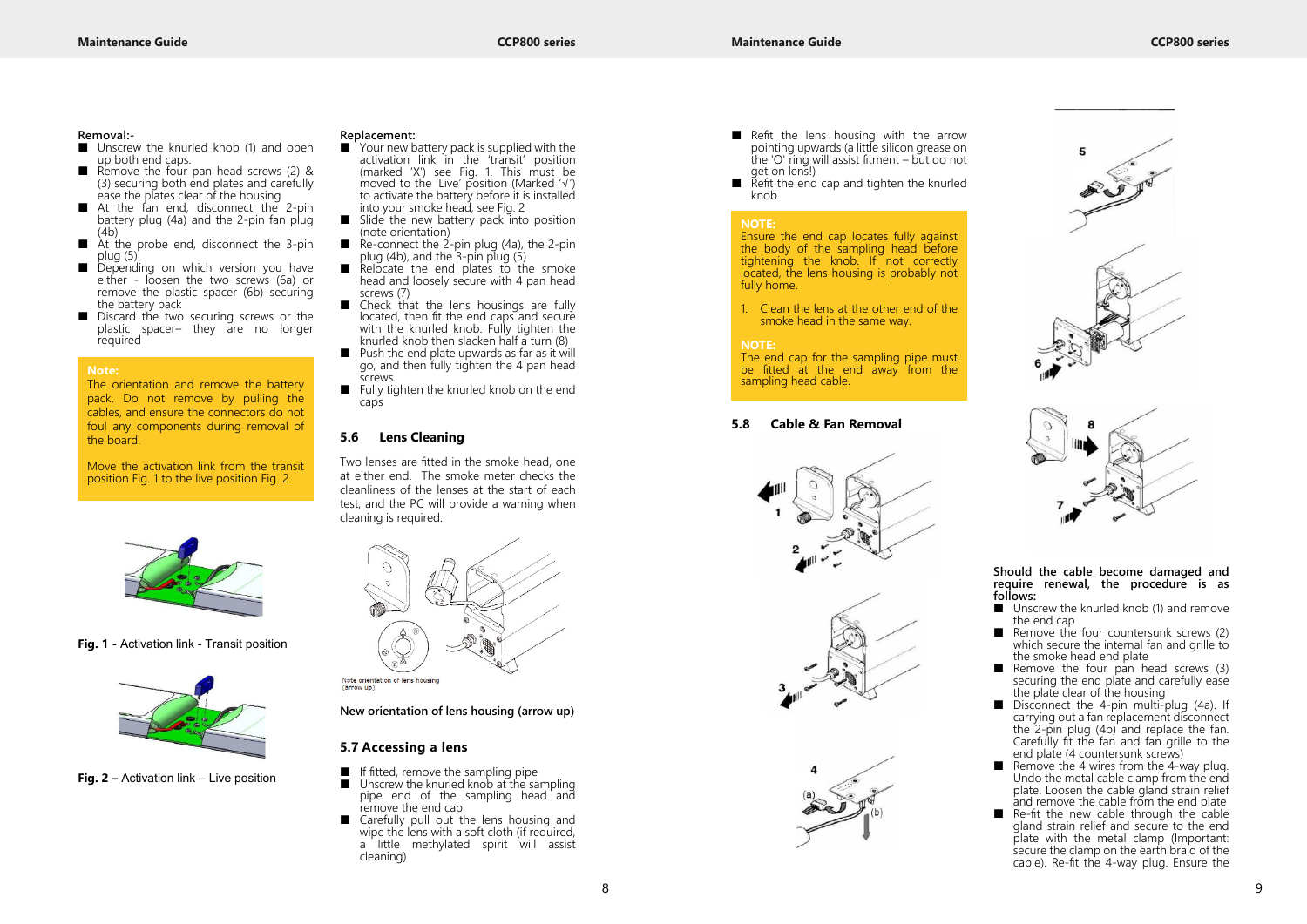- cable gland strain relief is tightened
- Connect the 4-pin multi-plug (4a) and the 2-pin plug (4b)
- Locate the end plate to the smoke head (cable on left hand side) and loosely secure with the four pan head screws
- Check that the lens housing is fully in, then fit the end cap and secure with the knurled knob. Fully tighten the knurled knob then slacken half a turn
- Push the end plate upwards as far as it will go, and then fully tighten the 4 pan head screws
- Fully tighten the knurled knob on the end cap

#### **5.9 Adjusting Oil Temperature Probe Length**

#### **Before testing, the probe must be adjusted to the correct length as follows:**

Lay it alongside the vehicle dipstick (see illustration) and adjust the position of the depth stop until the effective length of the probe is approximately 10mm shorter than the dipstick.



**TEMPERATURE PROBE IS SET TO THE CORRECT DIPSTICK LENGTH AND THAT IT IS CLEAN FROM DEBRIS BEFORE INSERTING INTO THE ENGINE. FAILURE TO DO SO MAY RESULT IN SERIOUS DAMAGE TO THE PROBE AND/OR ENGINE.**



### **6 Vehicle Exhaust Gas Analyser (VEGA) Consumables**

**A2C88837300** Primary Filter 680EN1

**A2C87827300** Gas Filter 680EN1

**A2C1839470000** Gas Filter 682EN1

**A2C1839450000** Water Filter 682EN1

**A2C88114200** Pre-Filter 680EN1 & 682EN1

**A2C88660300** Sample Probe End 680EN1 & 682EN1

**A2C87844900** Sample Probe (Complete) 680EN1 & 682EN1

**A2C88396300** Oxygen Sensor aka O2 Cell 680EN1 & 682EN1

> **A2C88028300** Filter Bowl O Rings 680EN1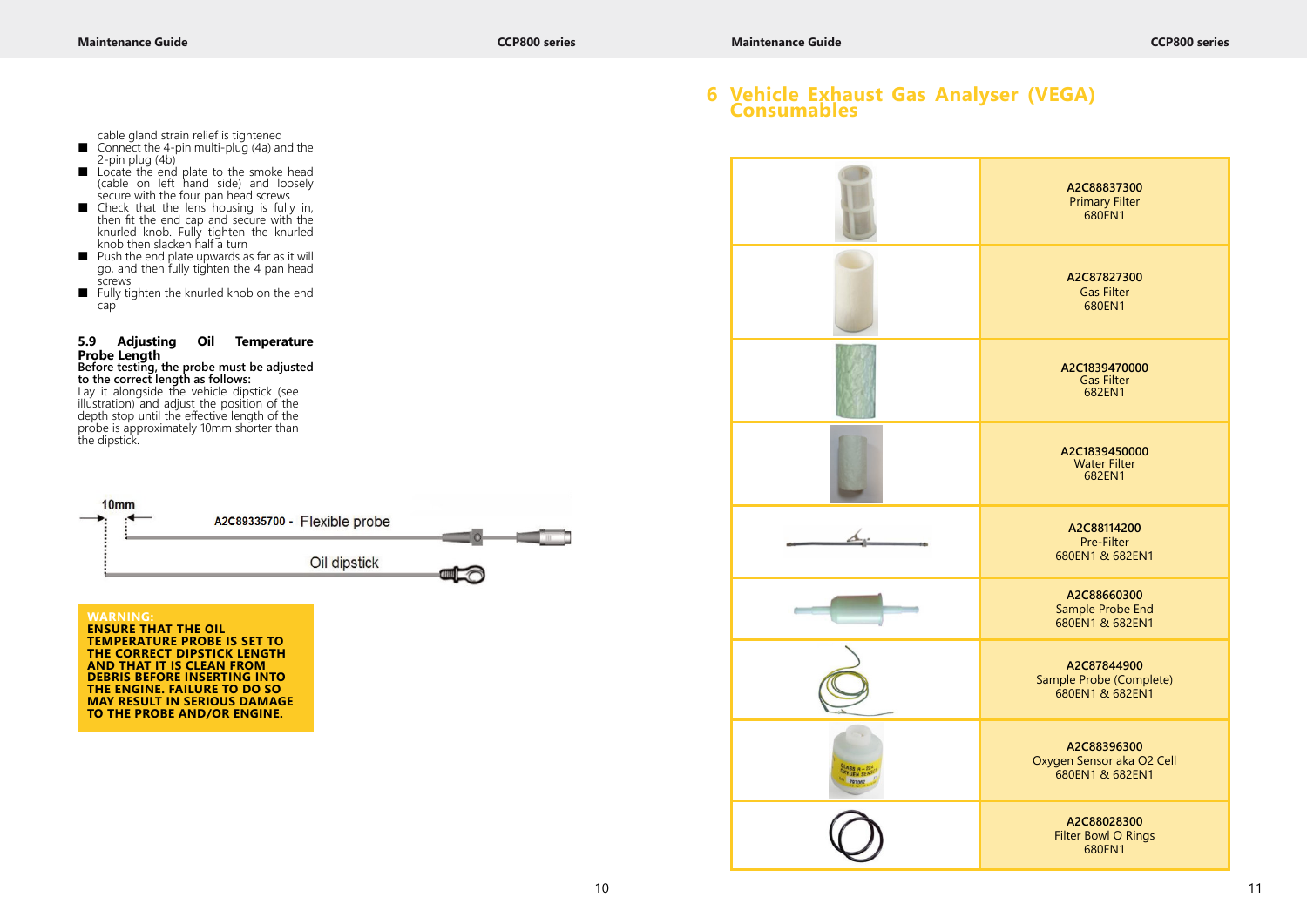Apart from the routine maintenance and adjustments stipulated in this manual the equipment must not be tampered with in any way. All further servicing must be carried out only by an engineer from our Authorised Agents. Failure to observe these conditions will invalidate the Guarantee.

- An equipment fault<br>■ For machine calibrat
- For machine calibration
- You need spare parts<br>■ Equipment covered
- Equipment covered by this manual requires returning for factory overhaul.

#### **10.1 UK Customers**

If you require a Service Engineer to attend ON SITE within the UK, for any of the following reasons:

+ 44 121 725 1400 salesorders@continentalcorporation.com

#### **10.2 Overseas Customers**

Service and spare parts cover outside the UK is provided by the agent from whom your equipment was purchased.

#### **Sales**

**Support** + 44 121 725 1366 uksupport@continentalcorporation.com

Continental Automotive Trading UK Ltd 36 Gravelly Industrial Park Birmingham B24 8TA United Kingdom

■ Do not dispose of this equipment as miscellaneous solid municipal waste

■ The re-use or correct recycling of electronic equipment (EEE) is important in order to protect the environment and the wellbeing of humans.

■ In accordance with European Directive WEEE 2002/96/EC, special collection points are available for the delivery of waste electrical and

■ The public administration and producers of electrical and electronic equipment are involved in facilitating the processes of the re-use and recovery of waste electrical and electronic equipment through the organisation of collection activities and the use of appropriate planning

■ Unauthorised disposal of waste electrical and electronic equipment is

| <b>The Committee of the Committee of the Committee of the Committee of the Committee of the Committee of the Committee of the Committee of the Committee of the Committee of the Committee of the Committee of the Committee of </b> | Sample Hose<br>A2C88171800<br>DX.260/270 Sample Hose                                                                     |
|--------------------------------------------------------------------------------------------------------------------------------------------------------------------------------------------------------------------------------------|--------------------------------------------------------------------------------------------------------------------------|
|                                                                                                                                                                                                                                      | Battery Tacho Power/Sensing cable<br>A2C87921500<br>CDSS3/4/6 Battery Tach                                               |
|                                                                                                                                                                                                                                      | <b>Tacho Comms Cable</b><br>A2C89483300<br><b>CDSS6 COMMS CABLE 2M</b>                                                   |
|                                                                                                                                                                                                                                      | <b>Battery Tacho Power/Sensing Cable</b><br>A2C89024000<br><b>CDSS6 Vehicle Socket Cable</b>                             |
|                                                                                                                                                                                                                                      | <b>Cable - Smokehead Cable Assembly</b><br>A2C89189200<br>DX.260 Fixed Outlet Cable 10M                                  |
|                                                                                                                                                                                                                                      | <b>Battery Pack</b><br>A2C88489000<br>DX.260BT Battery Pack                                                              |
|                                                                                                                                                                                                                                      | <b>Fan Kit</b><br>A2C88247300<br>DX.260 Fan Kit                                                                          |
|                                                                                                                                                                                                                                      | <b>Oil Temperature Probes</b><br>A2C89335700<br>Oil Temperature Probe 0.75M<br>A2C89424100<br>Oil Temperature Probe 2.5M |
|                                                                                                                                                                                                                                      | <b>Temperature Probe Adapters</b><br>A2C88830200<br><b>Wireless Probe Adapter</b><br>A2C88694100<br>5m cabled Adapter    |

### **7 Diesel Smoke Meter (DSM) Consumables 8 Product Support**

### **Disposal of equipment**

- but arrange to have it collected separately.
- 
- electronic equipment.
- arrangements.
- punishable by law with appropriate penalties.

## **9 Contact**